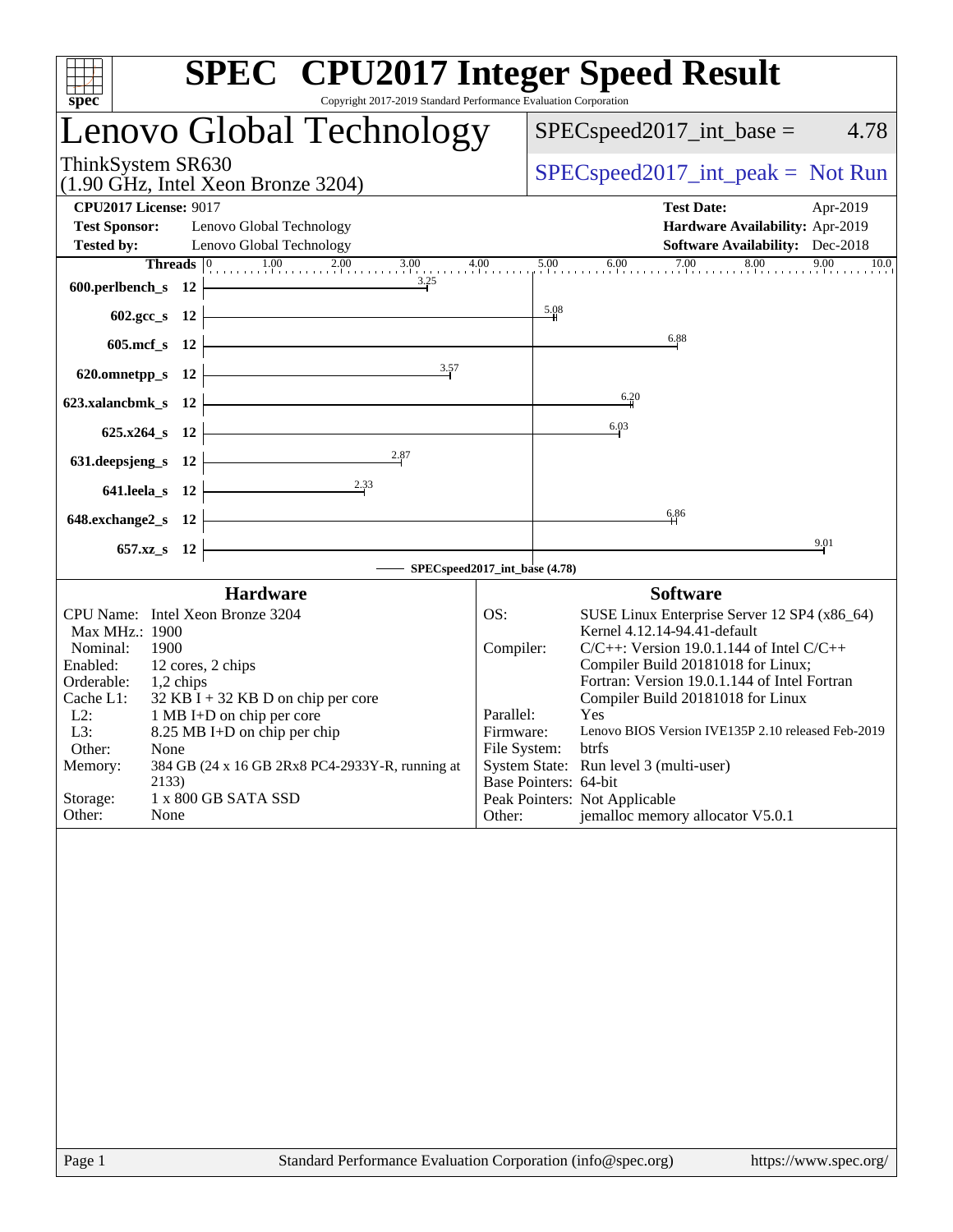

# Lenovo Global Technology

(1.90 GHz, Intel Xeon Bronze 3204)

 $SPEC speed2017\_int\_base = 4.78$ 

## ThinkSystem SR630  $SPEC speed2017\_int\_peak = Not Run$

**[Test Sponsor:](http://www.spec.org/auto/cpu2017/Docs/result-fields.html#TestSponsor)** Lenovo Global Technology **[Hardware Availability:](http://www.spec.org/auto/cpu2017/Docs/result-fields.html#HardwareAvailability)** Apr-2019 **[Tested by:](http://www.spec.org/auto/cpu2017/Docs/result-fields.html#Testedby)** Lenovo Global Technology **[Software Availability:](http://www.spec.org/auto/cpu2017/Docs/result-fields.html#SoftwareAvailability)** Dec-2018

**[CPU2017 License:](http://www.spec.org/auto/cpu2017/Docs/result-fields.html#CPU2017License)** 9017 **[Test Date:](http://www.spec.org/auto/cpu2017/Docs/result-fields.html#TestDate)** Apr-2019

#### **[Results Table](http://www.spec.org/auto/cpu2017/Docs/result-fields.html#ResultsTable)**

|                                    | <b>Base</b>    |                |                         |                |       | <b>Peak</b>    |       |                |                |              |                |              |                |              |
|------------------------------------|----------------|----------------|-------------------------|----------------|-------|----------------|-------|----------------|----------------|--------------|----------------|--------------|----------------|--------------|
| <b>Benchmark</b>                   | <b>Threads</b> | <b>Seconds</b> | Ratio                   | <b>Seconds</b> | Ratio | <b>Seconds</b> | Ratio | <b>Threads</b> | <b>Seconds</b> | <b>Ratio</b> | <b>Seconds</b> | <b>Ratio</b> | <b>Seconds</b> | <b>Ratio</b> |
| $600.$ perlbench $\mathsf{S}$      | 12             | 547            | 3.25                    | 547            | 3.25  | 549            | 3.23  |                |                |              |                |              |                |              |
| $602.\text{gcc}\_\text{s}$         | 12             | 785            | 5.07                    | 783            | 5.08  | 778            | 5.12  |                |                |              |                |              |                |              |
| $605$ .mcf s                       | 12             | 687            | 6.88                    | 687            | 6.88  | 686            | 6.88  |                |                |              |                |              |                |              |
| 620.omnetpp_s                      | 12             | 455            | 3.59                    | 457            | 3.57  | 457            | 3.57  |                |                |              |                |              |                |              |
| 623.xalancbmk s                    | 12             | 229            | 6.19                    | 229            | 6.20  | 228            | 6.23  |                |                |              |                |              |                |              |
| $625.x264$ s                       | 12             | 293            | 6.03                    | 292            | 6.03  | 293            | 6.03  |                |                |              |                |              |                |              |
| 631.deepsjeng_s                    | 12             | 500            | 2.87                    | 500            | 2.87  | 500            | 2.87  |                |                |              |                |              |                |              |
| 641.leela s                        | 12             | 733            | 2.33                    | 733            | 2.33  | 733            | 2.33  |                |                |              |                |              |                |              |
| 648.exchange2_s                    | 12             | 433            | 6.79                    | 429            | 6.86  | 429            | 6.86  |                |                |              |                |              |                |              |
| $657.xz$ s                         | 12             | 686            | 9.01                    | 686            | 9.01  | 687            | 9.00  |                |                |              |                |              |                |              |
| $SPECspeed2017$ int base =<br>4.78 |                |                |                         |                |       |                |       |                |                |              |                |              |                |              |
| $CDFC_{cmod}$ $2017$ int nook -    |                |                | $Nof$ D <sub>1111</sub> |                |       |                |       |                |                |              |                |              |                |              |

**[SPECspeed2017\\_int\\_peak =](http://www.spec.org/auto/cpu2017/Docs/result-fields.html#SPECspeed2017intpeak) Not Run**

Results appear in the [order in which they were run.](http://www.spec.org/auto/cpu2017/Docs/result-fields.html#RunOrder) Bold underlined text [indicates a median measurement.](http://www.spec.org/auto/cpu2017/Docs/result-fields.html#Median)

#### **[Operating System Notes](http://www.spec.org/auto/cpu2017/Docs/result-fields.html#OperatingSystemNotes)**

Stack size set to unlimited using "ulimit -s unlimited"

#### **[General Notes](http://www.spec.org/auto/cpu2017/Docs/result-fields.html#GeneralNotes)**

Environment variables set by runcpu before the start of the run: KMP\_AFFINITY = "granularity=fine,scatter" LD\_LIBRARY\_PATH = "/home/cpu2017-1.0.5-ic19.0u1/lib/intel64" LD\_LIBRARY\_PATH = "\$LD\_LIBRARY\_PATH:/home/cpu2017-1.0.5-ic19.0u1/je5.0.1-64" OMP\_STACKSIZE = "192M" Binaries compiled on a system with 1x Intel Core i9-7900X CPU + 32GB RAM memory using Redhat Enterprise Linux 7.5 Transparent Huge Pages enabled by default Prior to runcpu invocation Filesystem page cache synced and cleared with: sync; echo 3> /proc/sys/vm/drop\_caches Yes: The test sponsor attests, as of date of publication, that CVE-2017-5754 (Meltdown) is mitigated in the system as tested and documented. Yes: The test sponsor attests, as of date of publication, that CVE-2017-5753 (Spectre variant 1) is mitigated in the system as tested and documented. Yes: The test sponsor attests, as of date of publication, that CVE-2017-5715 (Spectre variant 2) is mitigated in the system as tested and documented. Yes: The test sponsor attests, as of date of publication, that CVE-2018-3640 (Spectre variant 3a) is mitigated in the system as tested and documented. Yes: The test sponsor attests, as of date of publication, that CVE-2018-3639 (Spectre variant 4) is mitigated in the system as tested and documented. jemalloc, a general purpose malloc implementation built with the RedHat Enterprise 7.5, and the system compiler gcc 4.8.5 **(Continued on next page)**

| Page 2<br>Standard Performance Evaluation Corporation (info@spec.org) | https://www.spec.org/ |
|-----------------------------------------------------------------------|-----------------------|
|-----------------------------------------------------------------------|-----------------------|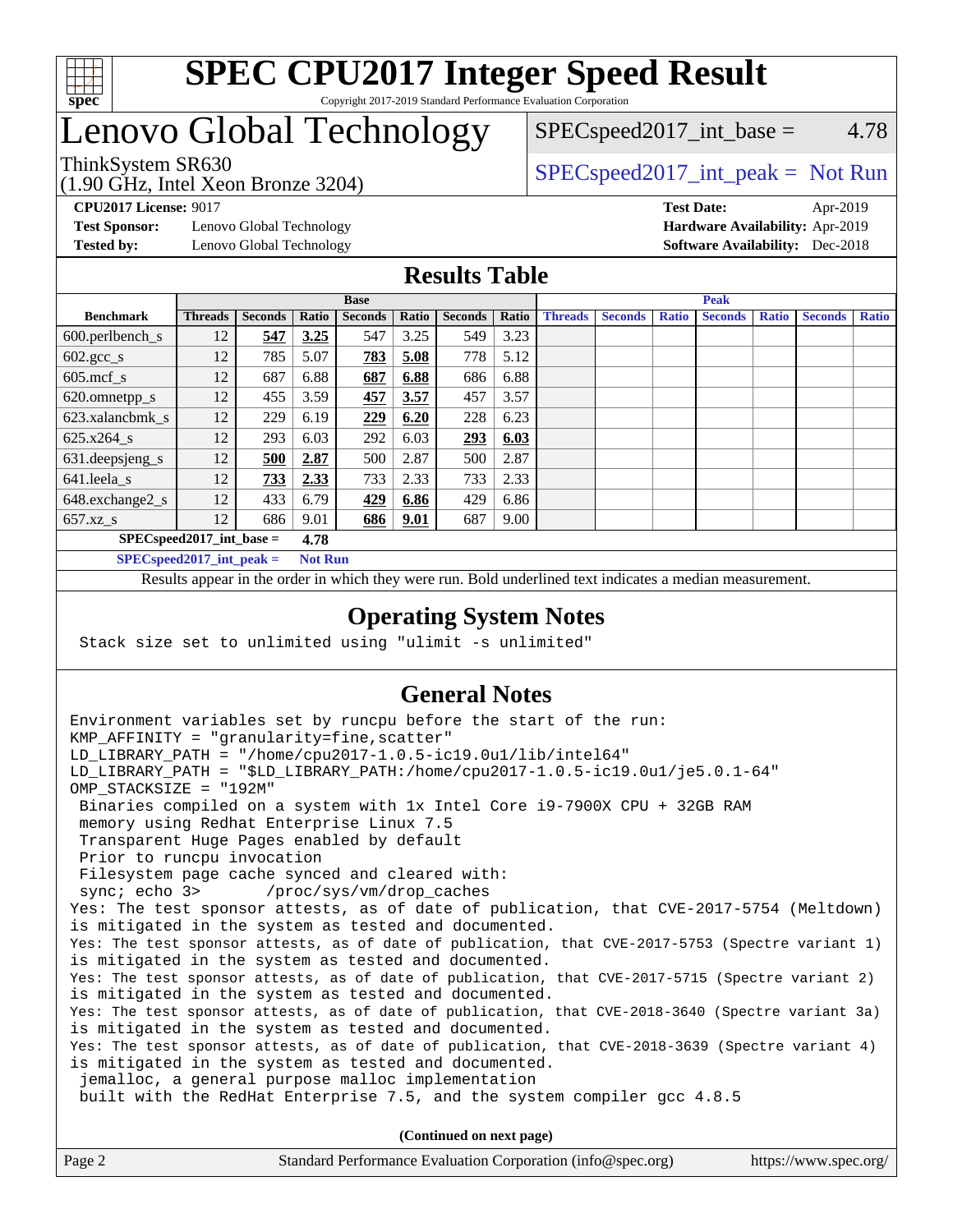

## Lenovo Global Technology

ThinkSystem SR630  $SPEC speed2017\_int\_peak = Not Run$ 

 $SPEC speed2017\_int\_base = 4.78$ 

(1.90 GHz, Intel Xeon Bronze 3204)

**[Test Sponsor:](http://www.spec.org/auto/cpu2017/Docs/result-fields.html#TestSponsor)** Lenovo Global Technology **[Hardware Availability:](http://www.spec.org/auto/cpu2017/Docs/result-fields.html#HardwareAvailability)** Apr-2019 **[Tested by:](http://www.spec.org/auto/cpu2017/Docs/result-fields.html#Testedby)** Lenovo Global Technology **[Software Availability:](http://www.spec.org/auto/cpu2017/Docs/result-fields.html#SoftwareAvailability)** Dec-2018

**[CPU2017 License:](http://www.spec.org/auto/cpu2017/Docs/result-fields.html#CPU2017License)** 9017 **[Test Date:](http://www.spec.org/auto/cpu2017/Docs/result-fields.html#TestDate)** Apr-2019

### **[General Notes \(Continued\)](http://www.spec.org/auto/cpu2017/Docs/result-fields.html#GeneralNotes)**

sources available from jemalloc.net or <https://github.com/jemalloc/jemalloc/releases>

#### **[Platform Notes](http://www.spec.org/auto/cpu2017/Docs/result-fields.html#PlatformNotes)**

```
Page 3 Standard Performance Evaluation Corporation (info@spec.org) https://www.spec.org/
BIOS configuration:
Choose Operating Mode set to Maximum Performance
Choose Operating Mode set to Custom Mode
C-states set to Legacy
  Sysinfo program /home/cpu2017-1.0.5-ic19.0u1/bin/sysinfo
  Rev: r5974 of 2018-05-19 9bcde8f2999c33d61f64985e45859ea9
  running on linux-v7my Sat Apr 20 00:38:29 2019
  SUT (System Under Test) info as seen by some common utilities.
  For more information on this section, see
     https://www.spec.org/cpu2017/Docs/config.html#sysinfo
  From /proc/cpuinfo
     model name : Intel(R) Xeon(R) Bronze 3204 CPU @ 1.90GHz
       2 "physical id"s (chips)
       12 "processors"
     cores, siblings (Caution: counting these is hw and system dependent. The following
     excerpts from /proc/cpuinfo might not be reliable. Use with caution.)
       cpu cores : 6
       siblings : 6
       physical 0: cores 0 1 2 3 4 5
       physical 1: cores 0 1 2 3 4 5
  From lscpu:
      Architecture: x86_64
      CPU op-mode(s): 32-bit, 64-bit
     Byte Order: Little Endian
     CPU(s): 12
       On-line CPU(s) list: 0-11
     Thread(s) per core: 1
      Core(s) per socket: 6
      Socket(s): 2
      NUMA node(s): 2
      Vendor ID: GenuineIntel
       CPU family: 6
      Model: 85
     Model name: Intel(R) Xeon(R) Bronze 3204 CPU @ 1.90GHz
      Stepping: 6
      CPU MHz: 1900.000
       CPU max MHz: 1900.0000
       CPU min MHz: 800.0000
       BogoMIPS: 3800.00
                                (Continued on next page)
```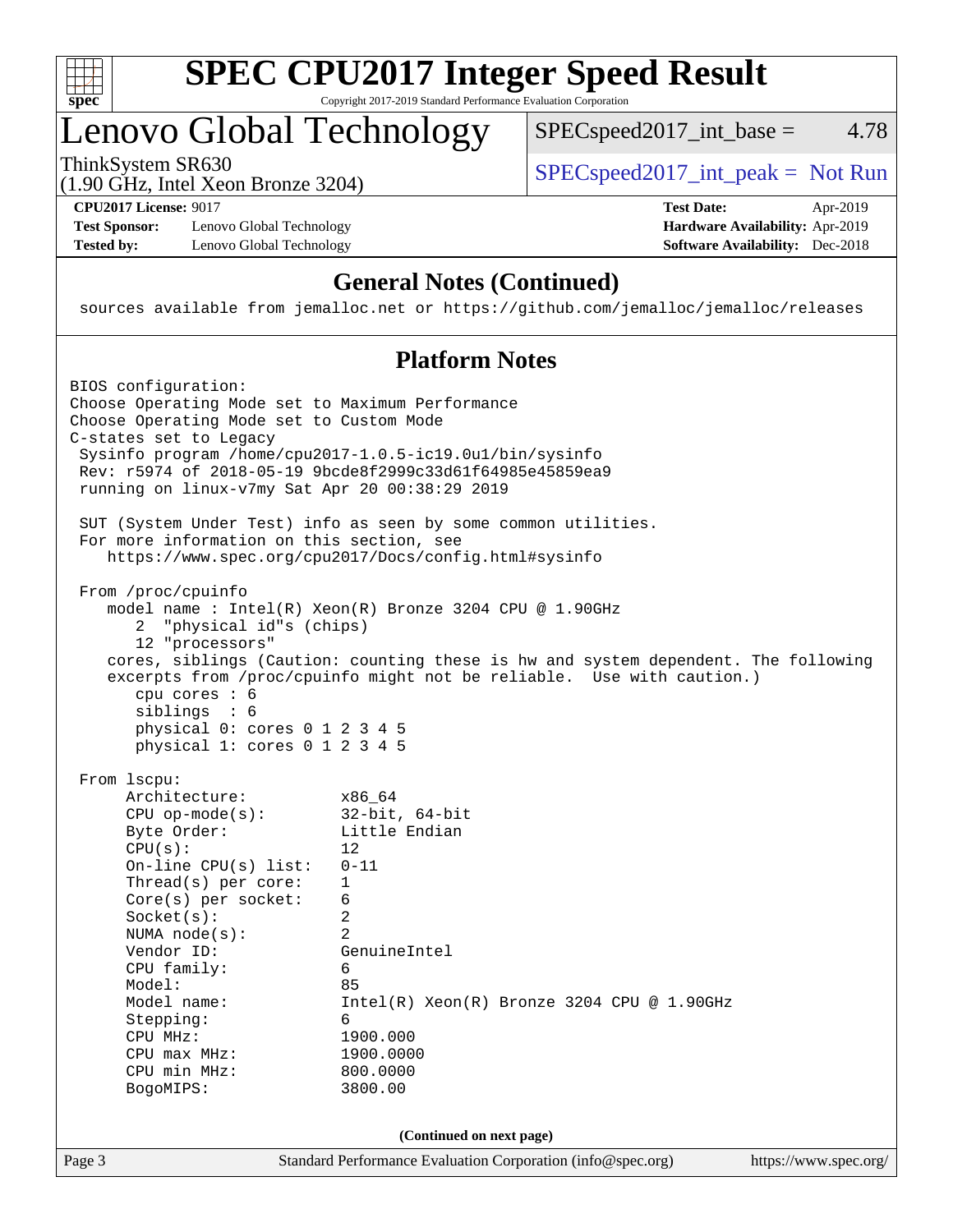

Lenovo Global Technology

 $SPEC speed2017\_int\_base = 4.78$ 

(1.90 GHz, Intel Xeon Bronze 3204)

ThinkSystem SR630  $SPEC speed2017\_int\_peak = Not Run$ 

**[Test Sponsor:](http://www.spec.org/auto/cpu2017/Docs/result-fields.html#TestSponsor)** Lenovo Global Technology **[Hardware Availability:](http://www.spec.org/auto/cpu2017/Docs/result-fields.html#HardwareAvailability)** Apr-2019 **[Tested by:](http://www.spec.org/auto/cpu2017/Docs/result-fields.html#Testedby)** Lenovo Global Technology **[Software Availability:](http://www.spec.org/auto/cpu2017/Docs/result-fields.html#SoftwareAvailability)** Dec-2018

**[CPU2017 License:](http://www.spec.org/auto/cpu2017/Docs/result-fields.html#CPU2017License)** 9017 **[Test Date:](http://www.spec.org/auto/cpu2017/Docs/result-fields.html#TestDate)** Apr-2019

#### **[Platform Notes \(Continued\)](http://www.spec.org/auto/cpu2017/Docs/result-fields.html#PlatformNotes)**

| Virtualization:         | $VT - x$   |
|-------------------------|------------|
| $L1d$ cache:            | 32K        |
| $L1i$ cache:            | 32K        |
| $L2$ cache:             | 1024K      |
| $L3$ cache:             | 8448K      |
| NUMA $node0$ $CPU(s)$ : | $0 - 5$    |
| NUMA $node1$ $CPU(s)$ : | $6 - 11$   |
|                         | Engel 2000 |

Flags: fpu vme de pse tsc msr pae mce cx8 apic sep mtrr pge mca cmov pat pse36 clflush dts acpi mmx fxsr sse sse2 ss ht tm pbe syscall nx pdpe1gb rdtscp lm constant\_tsc art arch\_perfmon pebs bts rep\_good nopl xtopology nonstop\_tsc cpuid aperfmperf pni pclmulqdq dtes64 monitor ds\_cpl vmx smx est tm2 ssse3 sdbg fma cx16 xtpr pdcm pcid dca sse4\_1 sse4\_2 x2apic movbe popcnt tsc\_deadline\_timer aes xsave avx f16c rdrand lahf\_lm abm 3dnowprefetch cpuid\_fault epb cat\_l3 cdp\_l3 invpcid\_single ssbd mba ibrs ibpb stibp tpr\_shadow vnmi flexpriority ept vpid fsgsbase tsc\_adjust bmi1 hle avx2 smep bmi2 erms invpcid rtm cqm mpx rdt\_a avx512f avx512dq rdseed adx smap clflushopt clwb intel\_pt avx512cd avx512bw avx512vl xsaveopt xsavec xgetbv1 xsaves cqm\_llc cqm\_occup\_llc cqm\_mbm\_total cqm\_mbm\_local dtherm arat pln pts pku ospke avx512\_vnni flush\_l1d arch\_capabilities

```
 /proc/cpuinfo cache data
    cache size : 8448 KB
```
 From numactl --hardware WARNING: a numactl 'node' might or might not correspond to a physical chip. available: 2 nodes (0-1) node 0 cpus: 0 1 2 3 4 5 node 0 size: 193126 MB node 0 free: 192663 MB node 1 cpus: 6 7 8 9 10 11 node 1 size: 193482 MB node 1 free: 192273 MB node distances: node 0 1 0: 10 21 1: 21 10 From /proc/meminfo MemTotal: 395888192 kB HugePages\_Total: 0 Hugepagesize: 2048 kB From /etc/\*release\* /etc/\*version\* SuSE-release: SUSE Linux Enterprise Server 12 (x86\_64) VERSION = 12 PATCHLEVEL = 4

# This file is deprecated and will be removed in a future service pack or release.

**(Continued on next page)**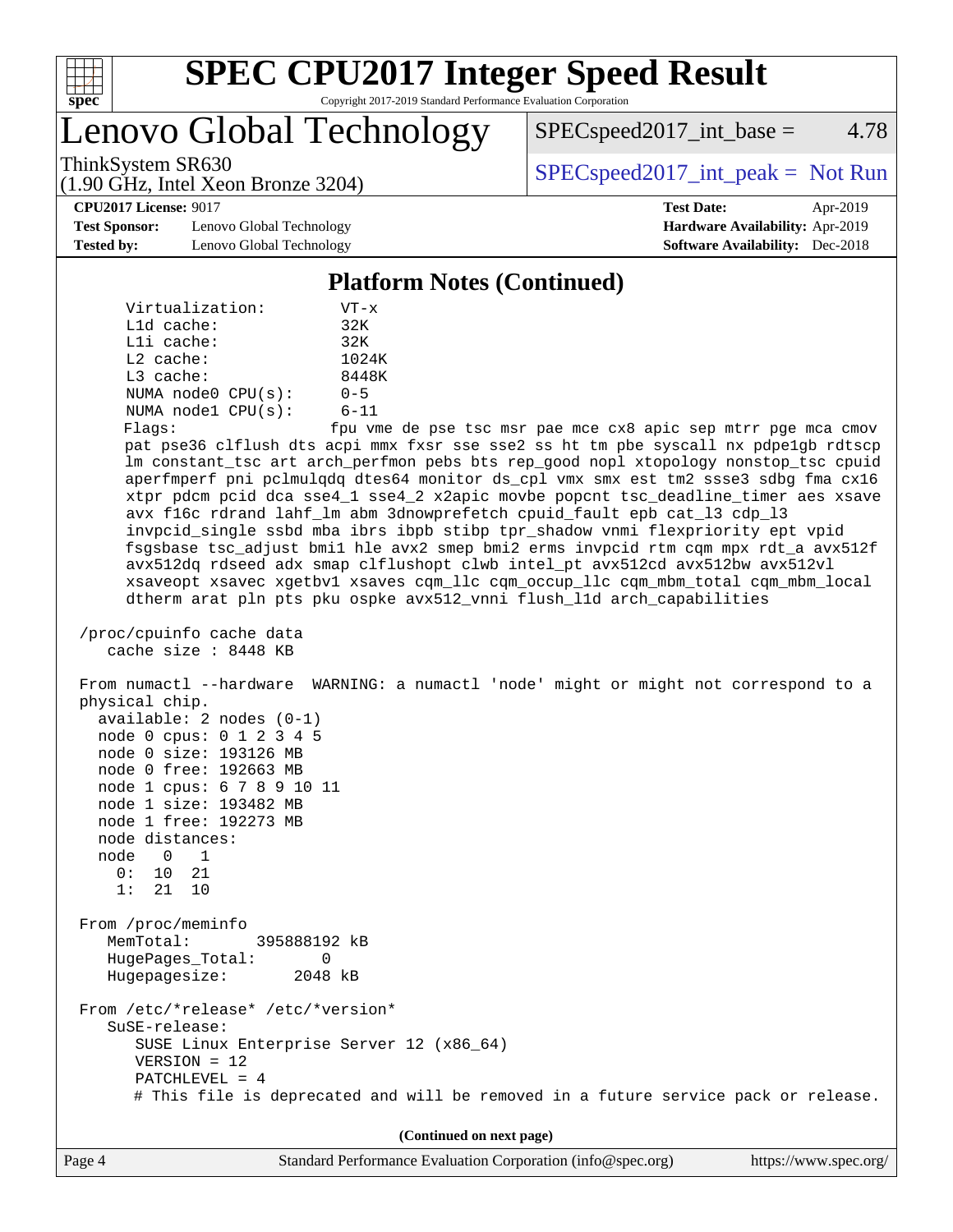

## Lenovo Global Technology

 $SPEC speed2017\_int\_base = 4.78$ 

(1.90 GHz, Intel Xeon Bronze 3204)

ThinkSystem SR630  $SPEC speed2017\_int\_peak = Not Run$ 

**[Test Sponsor:](http://www.spec.org/auto/cpu2017/Docs/result-fields.html#TestSponsor)** Lenovo Global Technology **[Hardware Availability:](http://www.spec.org/auto/cpu2017/Docs/result-fields.html#HardwareAvailability)** Apr-2019 **[Tested by:](http://www.spec.org/auto/cpu2017/Docs/result-fields.html#Testedby)** Lenovo Global Technology **[Software Availability:](http://www.spec.org/auto/cpu2017/Docs/result-fields.html#SoftwareAvailability)** Dec-2018

**[CPU2017 License:](http://www.spec.org/auto/cpu2017/Docs/result-fields.html#CPU2017License)** 9017 **[Test Date:](http://www.spec.org/auto/cpu2017/Docs/result-fields.html#TestDate)** Apr-2019

#### **[Platform Notes \(Continued\)](http://www.spec.org/auto/cpu2017/Docs/result-fields.html#PlatformNotes)**

```
 # Please check /etc/os-release for details about this release.
     os-release:
        NAME="SLES"
        VERSION="12-SP4"
        VERSION_ID="12.4"
        PRETTY_NAME="SUSE Linux Enterprise Server 12 SP4"
        ID="sles"
        ANSI_COLOR="0;32"
        CPE_NAME="cpe:/o:suse:sles:12:sp4"
  uname -a:
     Linux linux-v7my 4.12.14-94.41-default #1 SMP Wed Oct 31 12:25:04 UTC 2018 (3090901)
     x86_64 x86_64 x86_64 GNU/Linux
 Kernel self-reported vulnerability status:
  CVE-2017-5754 (Meltdown): Not affected
 CVE-2017-5753 (Spectre variant 1): Mitigation: __user pointer sanitization
  CVE-2017-5715 (Spectre variant 2): Mitigation: Indirect Branch Restricted Speculation,
  IBPB, IBRS_FW
 run-level 3 Apr 19 19:51
  SPEC is set to: /home/cpu2017-1.0.5-ic19.0u1
     Filesystem Type Size Used Avail Use% Mounted on
     /dev/sdb3 btrfs 740G 35G 705G 5% /home
 Additional information from dmidecode follows. WARNING: Use caution when you interpret
  this section. The 'dmidecode' program reads system data which is "intended to allow
 hardware to be accurately determined", but the intent may not be met, as there are
 frequent changes to hardware, firmware, and the "DMTF SMBIOS" standard.
   BIOS Lenovo -[IVE135P-2.10]- 02/13/2019
   Memory:
     24x Samsung M393A2K43CB2-CVF 16 GB 2 rank 2933, configured at 2133
  (End of data from sysinfo program)
                               Compiler Version Notes
==============================================================================
 CC 600.perlbench_s(base) 602.gcc_s(base) 605.mcf_s(base) 625.x264_s(base)
      657.xz_s(base)
                               ------------------------------------------------------------------------------
Intel(R) C Intel(R) 64 Compiler for applications running on Intel(R) 64,
  Version 19.0.1.144 Build 20181018
Copyright (C) 1985-2018 Intel Corporation. All rights reserved.
                                    (Continued on next page)
```
Page 5 Standard Performance Evaluation Corporation [\(info@spec.org\)](mailto:info@spec.org) <https://www.spec.org/>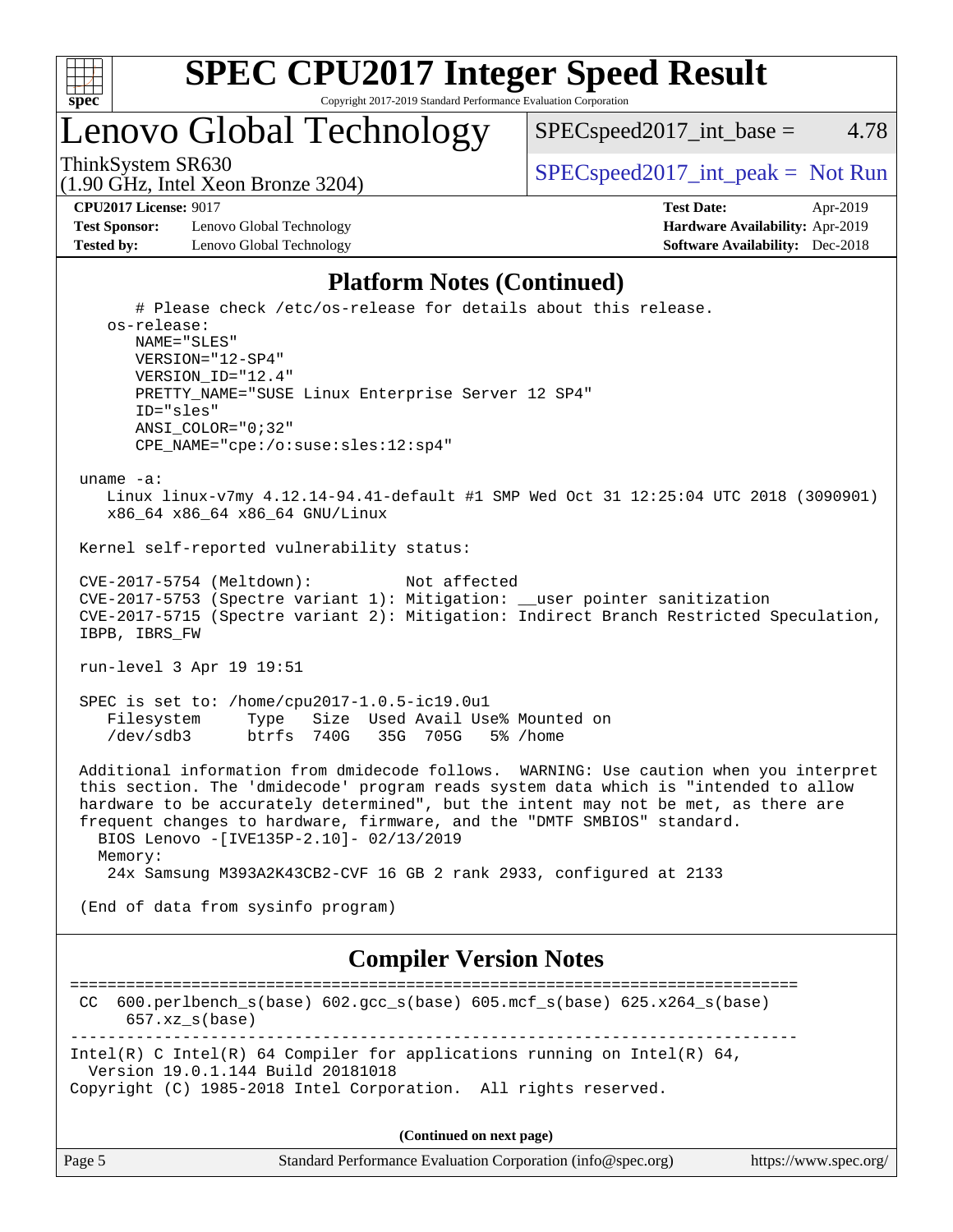

## Lenovo Global Technology

ThinkSystem SR630  $SPEC speed2017\_int\_peak = Not Run$ 

 $SPEC speed2017\_int\_base = 4.78$ 

(1.90 GHz, Intel Xeon Bronze 3204)

**[Test Sponsor:](http://www.spec.org/auto/cpu2017/Docs/result-fields.html#TestSponsor)** Lenovo Global Technology **[Hardware Availability:](http://www.spec.org/auto/cpu2017/Docs/result-fields.html#HardwareAvailability)** Apr-2019 **[Tested by:](http://www.spec.org/auto/cpu2017/Docs/result-fields.html#Testedby)** Lenovo Global Technology **[Software Availability:](http://www.spec.org/auto/cpu2017/Docs/result-fields.html#SoftwareAvailability)** Dec-2018

**[CPU2017 License:](http://www.spec.org/auto/cpu2017/Docs/result-fields.html#CPU2017License)** 9017 **[Test Date:](http://www.spec.org/auto/cpu2017/Docs/result-fields.html#TestDate)** Apr-2019

### **[Compiler Version Notes \(Continued\)](http://www.spec.org/auto/cpu2017/Docs/result-fields.html#CompilerVersionNotes)**

============================================================================== CXXC 620.omnetpp\_s(base) 623.xalancbmk\_s(base) 631.deepsjeng\_s(base) 641.leela\_s(base) ------------------------------------------------------------------------------ Intel(R)  $C_{++}$  Intel(R) 64 Compiler for applications running on Intel(R) 64, Version 19.0.1.144 Build 20181018 Copyright (C) 1985-2018 Intel Corporation. All rights reserved. ------------------------------------------------------------------------------ ============================================================================== FC 648.exchange2 s(base) ------------------------------------------------------------------------------ Intel(R) Fortran Intel(R) 64 Compiler for applications running on Intel(R) 64, Version 19.0.1.144 Build 20181018 Copyright (C) 1985-2018 Intel Corporation. All rights reserved. ------------------------------------------------------------------------------

------------------------------------------------------------------------------

## **[Base Compiler Invocation](http://www.spec.org/auto/cpu2017/Docs/result-fields.html#BaseCompilerInvocation)**

[C benchmarks](http://www.spec.org/auto/cpu2017/Docs/result-fields.html#Cbenchmarks): [icc -m64 -std=c11](http://www.spec.org/cpu2017/results/res2019q2/cpu2017-20190429-12917.flags.html#user_CCbase_intel_icc_64bit_c11_33ee0cdaae7deeeab2a9725423ba97205ce30f63b9926c2519791662299b76a0318f32ddfffdc46587804de3178b4f9328c46fa7c2b0cd779d7a61945c91cd35)

[C++ benchmarks:](http://www.spec.org/auto/cpu2017/Docs/result-fields.html#CXXbenchmarks) [icpc -m64](http://www.spec.org/cpu2017/results/res2019q2/cpu2017-20190429-12917.flags.html#user_CXXbase_intel_icpc_64bit_4ecb2543ae3f1412ef961e0650ca070fec7b7afdcd6ed48761b84423119d1bf6bdf5cad15b44d48e7256388bc77273b966e5eb805aefd121eb22e9299b2ec9d9)

[Fortran benchmarks](http://www.spec.org/auto/cpu2017/Docs/result-fields.html#Fortranbenchmarks): [ifort -m64](http://www.spec.org/cpu2017/results/res2019q2/cpu2017-20190429-12917.flags.html#user_FCbase_intel_ifort_64bit_24f2bb282fbaeffd6157abe4f878425411749daecae9a33200eee2bee2fe76f3b89351d69a8130dd5949958ce389cf37ff59a95e7a40d588e8d3a57e0c3fd751)

## **[Base Portability Flags](http://www.spec.org/auto/cpu2017/Docs/result-fields.html#BasePortabilityFlags)**

 600.perlbench\_s: [-DSPEC\\_LP64](http://www.spec.org/cpu2017/results/res2019q2/cpu2017-20190429-12917.flags.html#b600.perlbench_s_basePORTABILITY_DSPEC_LP64) [-DSPEC\\_LINUX\\_X64](http://www.spec.org/cpu2017/results/res2019q2/cpu2017-20190429-12917.flags.html#b600.perlbench_s_baseCPORTABILITY_DSPEC_LINUX_X64) 602.gcc\_s: [-DSPEC\\_LP64](http://www.spec.org/cpu2017/results/res2019q2/cpu2017-20190429-12917.flags.html#suite_basePORTABILITY602_gcc_s_DSPEC_LP64) 605.mcf\_s: [-DSPEC\\_LP64](http://www.spec.org/cpu2017/results/res2019q2/cpu2017-20190429-12917.flags.html#suite_basePORTABILITY605_mcf_s_DSPEC_LP64) 620.omnetpp\_s: [-DSPEC\\_LP64](http://www.spec.org/cpu2017/results/res2019q2/cpu2017-20190429-12917.flags.html#suite_basePORTABILITY620_omnetpp_s_DSPEC_LP64) 623.xalancbmk\_s: [-DSPEC\\_LP64](http://www.spec.org/cpu2017/results/res2019q2/cpu2017-20190429-12917.flags.html#suite_basePORTABILITY623_xalancbmk_s_DSPEC_LP64) [-DSPEC\\_LINUX](http://www.spec.org/cpu2017/results/res2019q2/cpu2017-20190429-12917.flags.html#b623.xalancbmk_s_baseCXXPORTABILITY_DSPEC_LINUX) 625.x264\_s: [-DSPEC\\_LP64](http://www.spec.org/cpu2017/results/res2019q2/cpu2017-20190429-12917.flags.html#suite_basePORTABILITY625_x264_s_DSPEC_LP64) 631.deepsjeng\_s: [-DSPEC\\_LP64](http://www.spec.org/cpu2017/results/res2019q2/cpu2017-20190429-12917.flags.html#suite_basePORTABILITY631_deepsjeng_s_DSPEC_LP64) 641.leela\_s: [-DSPEC\\_LP64](http://www.spec.org/cpu2017/results/res2019q2/cpu2017-20190429-12917.flags.html#suite_basePORTABILITY641_leela_s_DSPEC_LP64) 648.exchange2\_s: [-DSPEC\\_LP64](http://www.spec.org/cpu2017/results/res2019q2/cpu2017-20190429-12917.flags.html#suite_basePORTABILITY648_exchange2_s_DSPEC_LP64) 657.xz\_s: [-DSPEC\\_LP64](http://www.spec.org/cpu2017/results/res2019q2/cpu2017-20190429-12917.flags.html#suite_basePORTABILITY657_xz_s_DSPEC_LP64)